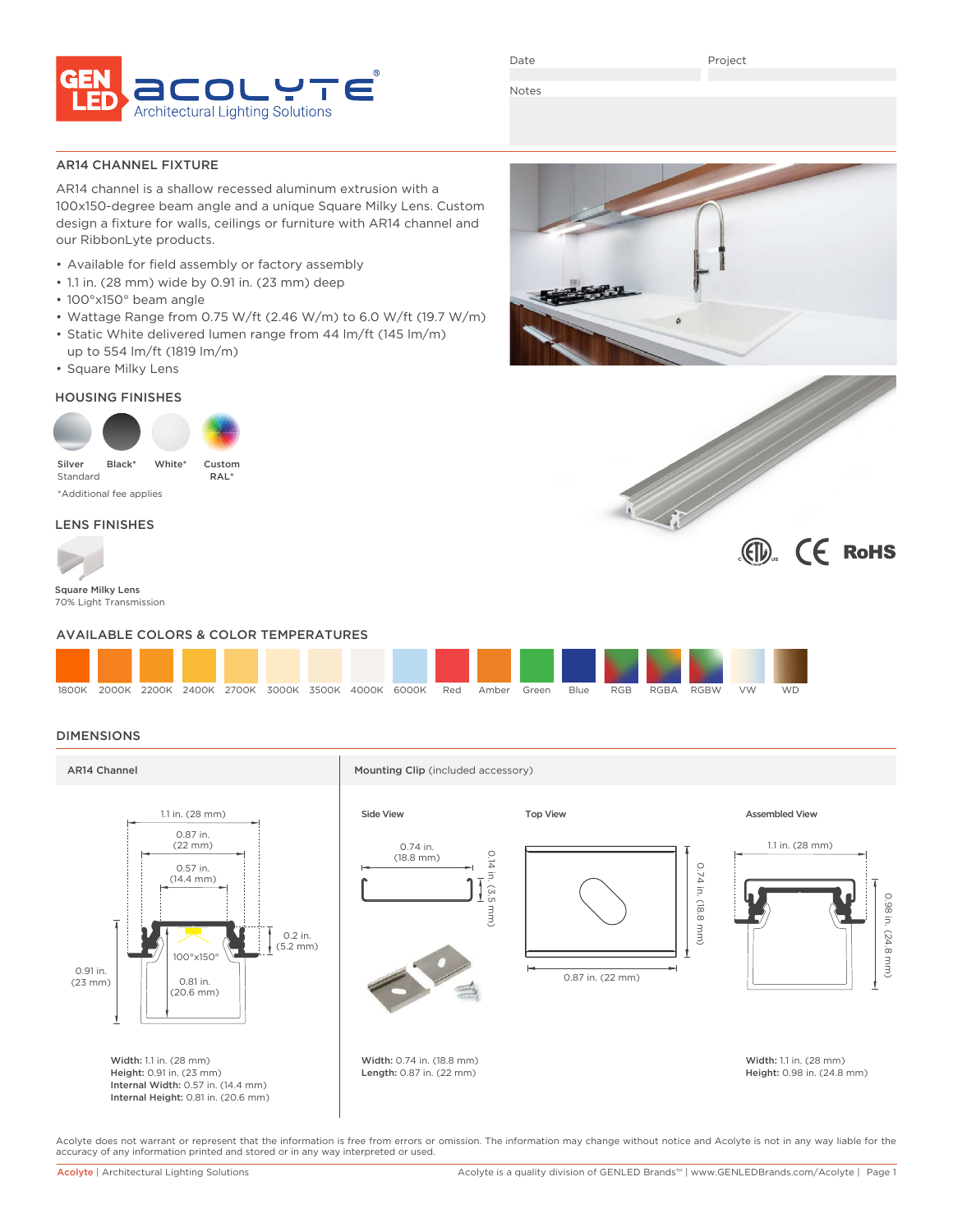

### SPECIFICATIONS

| Beam Angle                   | $100^{\circ}x150^{\circ}$                                                                                                                                                                                                                                                                                                                                                                                |
|------------------------------|----------------------------------------------------------------------------------------------------------------------------------------------------------------------------------------------------------------------------------------------------------------------------------------------------------------------------------------------------------------------------------------------------------|
| Lens Type                    | Square Milky Lens                                                                                                                                                                                                                                                                                                                                                                                        |
| Length                       | Channel is sold by the foot and cut to your exact desired length. Required amount of mounting clips included.                                                                                                                                                                                                                                                                                            |
| <b>Operating Voltage</b>     | 24V                                                                                                                                                                                                                                                                                                                                                                                                      |
| Dimming                      | MLV / 0-10 Volt / Lutron Hi-Lume 1% dimming LED drivers / Lutron VIVE code compliance available / ELV / DALI / DMX                                                                                                                                                                                                                                                                                       |
| <b>Operating Temperature</b> | -40° F to 158° F (-40° C to 70° C)                                                                                                                                                                                                                                                                                                                                                                       |
| Colors                       | 1800K, 2000K, 2200K, 2400K, 2700K, 3000K, 3500K, 4000K, 6000K, Red, Amber, Green, Blue, RGB, RGBW, RGBA, VW,<br>Warm Dim (1800K, 2000K, 2200K only available in IP20)                                                                                                                                                                                                                                    |
| CRI                          | 90+ CRI (Static white only)                                                                                                                                                                                                                                                                                                                                                                              |
| Lamp Life                    | L70 at 50,000 Hours                                                                                                                                                                                                                                                                                                                                                                                      |
| MacAdam Ellipses (SDCM)      | 2-Step Binning (For Static White LEDs only)                                                                                                                                                                                                                                                                                                                                                              |
| Certifications               | ETL Listed: UL 2108 Issued: 2004/02/27 Ed: 1 Rev: 2014/02/24 Low Voltage Lighting Systems<br>CSA C22.2#9.0 Issued: 1996/06/01 Ed: 1 (R2011) General Requirements for Luminaries;<br>with Gen. Inst. 1: 1997, Gen Inst. 2: 1998. ROHS compliant UL 2108 - Low Voltage Lighting Systems<br>UL 8750 - Light Emitting Diode (LED) Equipment for Use in Lighting Products UL 1598 / CSA 250.0-08 - Luminaires |

### ACCESSORIES (SEE PART NUMBERS AT STEP 4 ON PAGE 3)



Acolyte does not warrant or represent that the information is free from errors or omission. The information may change without notice and Acolyte is not in any way liable for the<br>accuracy of any information printed and sto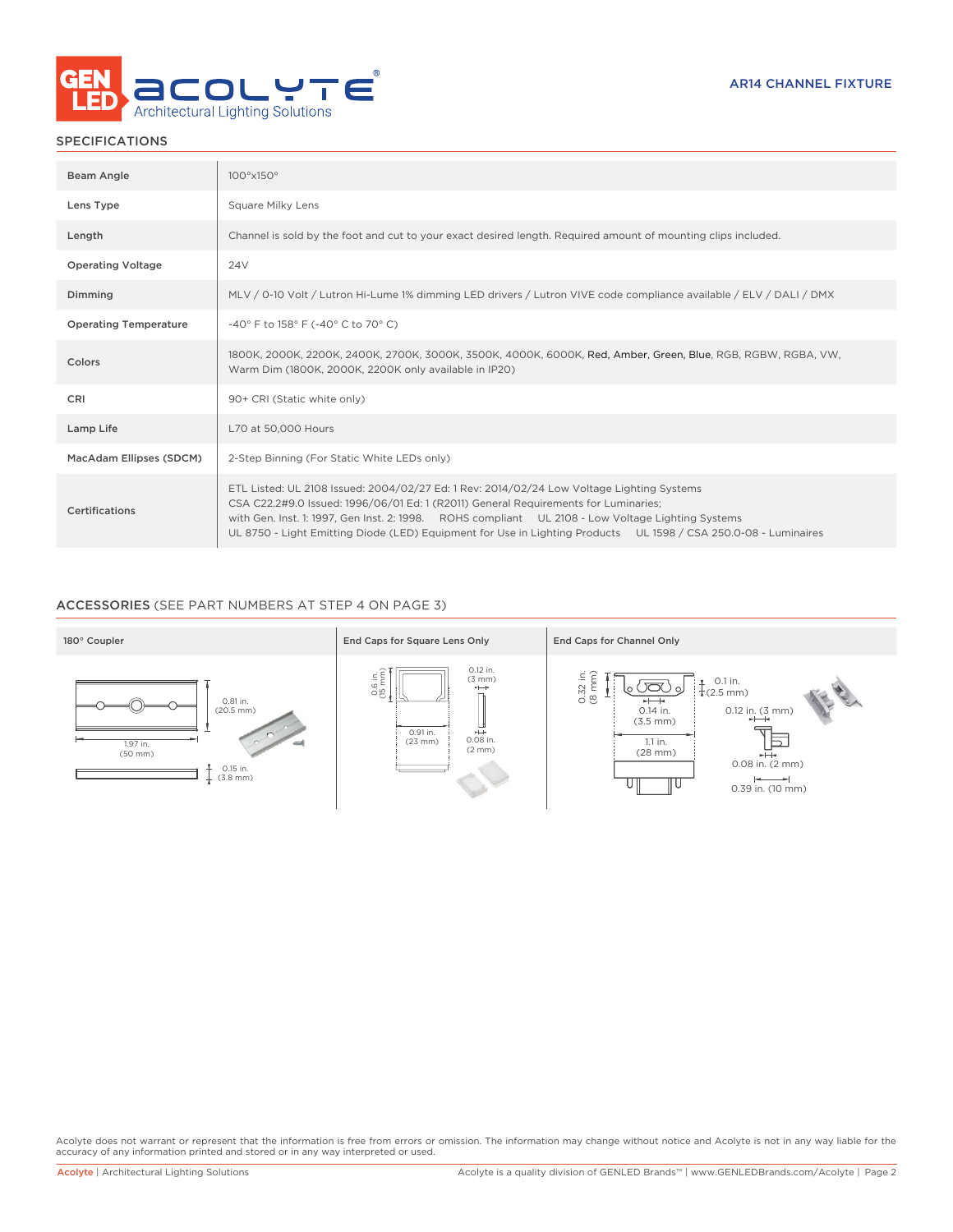

## ORDERING GUIDE

# **STEP 1 Complete Channel Part Number**

| <b>CHANNEL</b>        | LENS                          | <b>HOUSING COLOR</b> |                                   |
|-----------------------|-------------------------------|----------------------|-----------------------------------|
| CHAR14                | <b>SM</b>                     |                      |                                   |
| CHAR14 - AR14 Channel | <b>SM</b> - Square Milky Lens | SV - Silver          | WH - White                        |
|                       |                               | <b>BK</b> - Black    | Consult factory for custom colors |

# **STEP 2 Complete RibbonLyte Part Number**

| CATEGORY                                                | CRI                                     | RIBBON TYPE & IP RATING             |                         |                           |  |  |  |
|---------------------------------------------------------|-----------------------------------------|-------------------------------------|-------------------------|---------------------------|--|--|--|
| <b>RB</b>                                               |                                         |                                     |                         |                           |  |  |  |
| <b>RB</b> - RibbonLyte                                  | <b>0</b> - Static Color, Color Changing | SWS220 - Static White Series 2 IP20 | <b>RGB20 - RGB IP20</b> | VWS220 - VW Series 2 IP20 |  |  |  |
|                                                         | 90 - 90+ CRI Static White               | SWS265 - Static White Series 2 IP65 | <b>RGB65 - RGB IP65</b> | VWS265 - VW Series 2 IP65 |  |  |  |
| <b>NOTE:</b> To ensure waterproofing standards are met. |                                         | SCS220 - Static Color Series 2 IP20 | RGBWA20 - RGBW/A IP20   | WD20 - Warm Dim IP20      |  |  |  |
| IP65 RibbonLyte can NOT be cut in the field.            |                                         | SCS265 - Static Color Series 2 IP65 | RGBWA65 - RGBW/A IP65   | WD65 - Warm Dim IP65      |  |  |  |

| <b>WATTAGE</b> | <b>COLOR</b> |
|----------------|--------------|
|                |              |

| $0.75 - 0.75$ W/ft (2.46 W/m - Static White, Static Color)             | 18 - 1800K | RGB - Red, Green, Blue                                 |
|------------------------------------------------------------------------|------------|--------------------------------------------------------|
| 1.0 - 1.0 W/ft $(3.3 \text{ W/m} \cdot \text{Variable White})$         | 20 - 2000K | RGB30 - Red, Green, Blue + 3000K                       |
| 1.5 - 1.5 W/ft $(4.9 \text{ W/m}$ - Static White, Static Color)        | 22 - 2200K | <b>RGB40</b> - Red, Green, Blue + 4000K (5.5W only)    |
| 2.2 - 2.2 W/ft (7.2 W/m - Static White, Static Color, RGB)             | 24 - 2400K | RGB60 - Red, Green, Blue + 6000K                       |
| 3.0 - 3.0 W/ft (9.8 W/m - Static White, Static Color, Variable White)  | 27 - 2700K | RGBA - Red, Green, Blue + Amber                        |
| 4.4 - 4.4 W/ft (14.4 W/m - Static White, Static Color, RGB, RGBW/RGBA) | 30 - 3000K | <b>VW</b> - Variable White                             |
| 5.2 - 5.2 W/ft (17.1 W/m - Warm Dim)                                   | 35 - 3500K | 2920 - Warm Dim 2900K-2000K (IP20)                     |
| 5.0 - 5.0 W/ft (16.4 W/m - Static White, Static Color)                 | 40 - 4000K | 2721 - Warm Dim 2900K-2000K (IP65)                     |
| 5.5 - 5.5 W/ft (18.0 W/m - RGBW/RGBA)                                  | 60 - 6000K | Z - Undecided**                                        |
| 6.0 - 6.0 W/ft (19.7 W/m - Static White, Static Color, Variable White) | R - Red    | ** For quotes only. Must be chosen before final order. |
|                                                                        | A - Amber  |                                                        |
|                                                                        | G - Green  |                                                        |
|                                                                        | $B - Blue$ |                                                        |

| <b>CONNECTION OPTIONS</b> (See diagrams on the right) | Custom Length (ft.)                 | 1. (Default) | 2.                                                                 | э. | 4.                 |                                                              |
|-------------------------------------------------------|-------------------------------------|--------------|--------------------------------------------------------------------|----|--------------------|--------------------------------------------------------------|
|                                                       |                                     |              |                                                                    |    | =                  | $\blacksquare$<br>ll⊝ll                                      |
| 1 - End Feed Bare Wire Connection                     | 4 - End Feed with IP67 Male Coupler |              | Wire Length for 1, 2, 3:<br>Standard 12 in. / Custom up to 20 feet |    |                    | Wire Length for 4:<br>Standard 12 in. / Custom up to 20 feet |
| 2 - Back Feed Bare Wire Connection                    | 5 - Soldered Daisy Chain            |              |                                                                    |    |                    |                                                              |
| 3 - Side Feed Bare Wire Connection                    | 6 - Daisy Chain With IP67 Couplers  |              |                                                                    |    | 6.                 | n Nən                                                        |
|                                                       |                                     |              | Wire Length for 5:<br>Standard 3 in. / Custom up to 3 feet         |    | Wire Length for 6: | Standard 3 in. / Custom up to 18 in.                         |

# **STEP 3 Complete Assembly Option & Length**

ASSEMBLY OPTION LENGTH (Standard factory assembled length up to 78 in. / 2 m)

FI - Field Assembly

FA - Factory Assembly



ACCESSORIES

CHCOUPT180 - 180° Coupler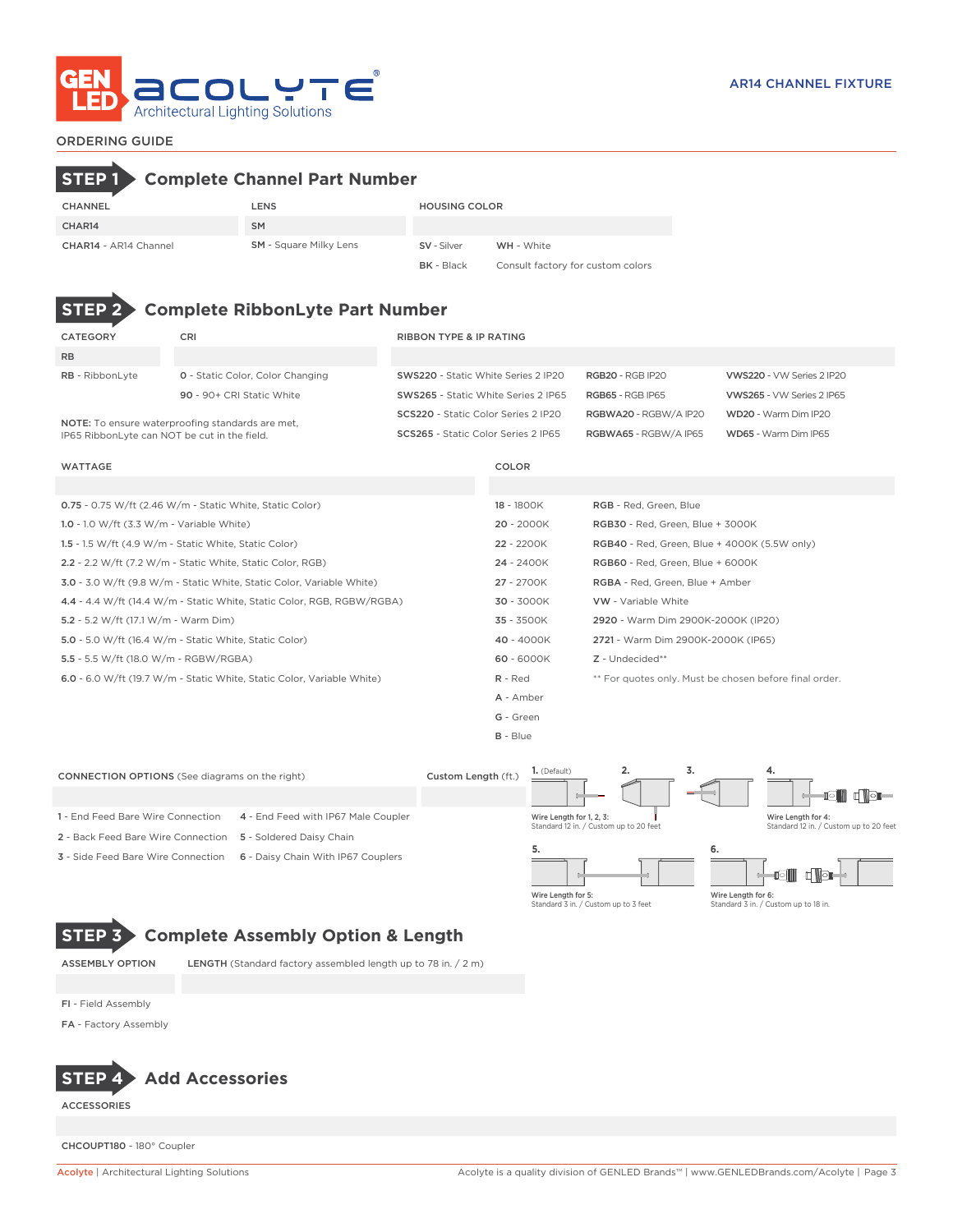

### RIBBONLYTE SPECIFICATIONS & COMPATIBILITY

| <b>Available Wattages</b>            | Cuttable<br>Length               | LED<br>Pitch               | Color<br>Temp.                                                                | Im/W<br>without Lens                                          | <b>Delivered Lumens</b><br>with Square Lens                                                                               | Max<br>Length                                                  |                  | Compatible<br>with Channel |      |
|--------------------------------------|----------------------------------|----------------------------|-------------------------------------------------------------------------------|---------------------------------------------------------------|---------------------------------------------------------------------------------------------------------------------------|----------------------------------------------------------------|------------------|----------------------------|------|
|                                      |                                  |                            |                                                                               |                                                               | $\frac{1}{m}$ (lm/ft / lm/m)                                                                                              |                                                                | IP <sub>20</sub> | <b>IP65</b>                | IP68 |
| 0.75<br><b>Static White Series 2</b> | 1.97 in.<br>$(50$ mm $)$         | 48 LEDs/ft<br>(160 LEDs/m) | 1800K<br>2000K<br>2200K<br>2400K<br>2700K<br>3000K<br>3500K<br>4000K<br>6000K | 84<br>99<br>109<br>113<br>123<br>123<br>130<br>134<br>131     | 44 / 145<br>52/171<br>57/188<br>59 / 195<br>65 / 212<br>65 / 212<br>68 / 224<br>70 / 231<br>69 / 226                      | IP20:<br>49 ft<br>(15 m)<br>IP65:<br>32.8 ft<br>(10 m)         | ✓                | $\checkmark$               |      |
| 1.5<br><b>Static White Series 2</b>  | 1.97 in.<br>$(50$ mm $)$         | 48 LEDs/ft<br>(160 LEDs/m) | 1800K<br>2000K<br>2200K<br>2400K<br>2700K<br>3000K<br>3500K<br>4000K<br>6000K | 84<br>98<br>109<br>113<br>123<br>123<br>129<br>134<br>131     | 88 / 289<br>103 / 338<br>114 / 375<br>119 / 389<br>129/424<br>129/424<br>135/444<br>141/462<br>138 / 451                  | IP20:<br>49 ft<br>(15 m)<br>IP65:<br>32.8 ft<br>(10 m)         | $\checkmark$     | $\checkmark$               |      |
| 2.2<br><b>Static White Series 2</b>  | 1.97 in.<br>$(50$ mm $)$         | 48 LEDs/ft<br>(160 LEDs/m) | 1800K<br>2000K<br>2200K<br>2400K<br>2700K<br>3000K<br>3500K<br>4000K<br>6000K | 83<br>96<br>106<br>111<br>120<br>122<br>127<br>133<br>128     | 128 / 419<br>148/485<br>163 / 536<br>171 / 561<br>185 / 606<br>188 / 616<br>196 / 642<br>205/672<br>197/647               | IP20:<br>42 ft<br>(12.8 m)<br>IP65:<br>32.8 ft<br>(10 m)       | ✓                | $\checkmark$               |      |
| 3.0<br><b>Static White Series 2</b>  | 1.97 in.<br>$(50$ mm $)$         | 48 LEDs/ft<br>(160 LEDs/m) | 1800K<br>2000K<br>2200K<br>2400K<br>2700K<br>3000K<br>3500K<br>4000K<br>6000K | 84<br>98<br>108<br>109.8<br>122.9<br>130<br>133<br>133<br>128 | 176 / 579<br>206 / 675<br>227/744<br>231/756<br>258 / 847<br>273 / 896<br>279 / 916<br>279 / 916<br>269 / 882             | IP20:<br>36 ft<br>(11 m)<br>IP65:<br>32.8 ft<br>(10 m)         | $\checkmark$     | $\checkmark$               |      |
| 4.4<br><b>Static White Series 2</b>  | 1.97 in.<br>$(50$ mm $)$         | 48 LEDs/ft<br>(160 LEDs/m) | 1800K<br>2000K<br>2200K<br>2400K<br>2700K<br>3000K<br>3500K<br>4000K<br>6000K | 81<br>95<br>105<br>109<br>122<br>129<br>132<br>132<br>126     | 249 / 818<br>293 / 960<br>323 / 1061<br>336 / 1101<br>376 / 1233<br>397 / 1304<br>407 / 1334<br>407 / 1334<br>388 / 1273  | 28 ft 4 in.<br>(8.64 m)                                        | ✓                | $\checkmark$               |      |
| 5.0<br><b>Static White Series 2</b>  | 1.4 in.<br>$(35.7 \, \text{mm})$ | 68 LEDs/ft<br>(224 LEDs/m) | 1800K<br>2000K<br>2200K<br>2400K<br>2700K<br>3000K<br>3500K<br>4000K<br>6000K | 83<br>98<br>107<br>110<br>123<br>130<br>133<br>133<br>127     | 291 / 953<br>343 / 1125<br>375 / 1229<br>384 / 1261<br>430 / 1411<br>455 / 1493<br>466 / 1527<br>466 / 1527<br>445 / 1458 | IP20:<br>33 ft 4 in.<br>(10.1 m)<br>IP65:<br>32.8 ft<br>(10 m) | $\checkmark$     | $\checkmark$               |      |

Acolyte | Architectural Lighting Solutions Acolyte is a quality division of GENLED Brands™ | www.GENLEDBrands.com/Acolyte | Page 4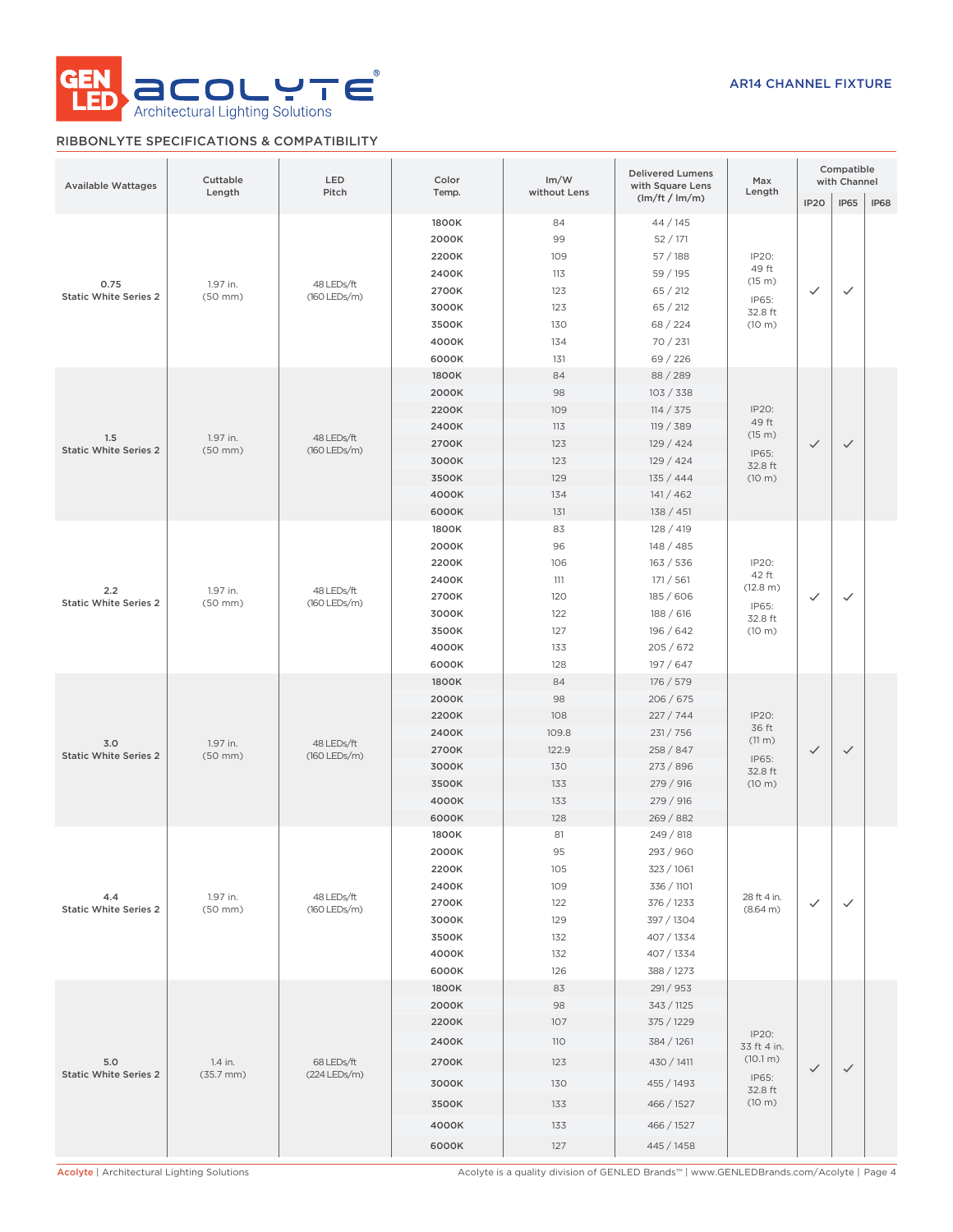

### RIBBONLYTE SPECIFICATIONS & COMPATIBILITY

| <b>Available Wattages</b>                  | Cuttable<br>Length       | LED<br>Pitch               | Color<br>Temp.        | <b>Delivered Lumens</b><br>Im/W<br>with Square Lens<br>without Lens<br>(lm/ft / lm/m) |                                                                                         | Max<br>Length              | IP <sub>20</sub> | Compatible<br>with Channel<br><b>IP65</b> | <b>IP68</b> |  |
|--------------------------------------------|--------------------------|----------------------------|-----------------------|---------------------------------------------------------------------------------------|-----------------------------------------------------------------------------------------|----------------------------|------------------|-------------------------------------------|-------------|--|
|                                            |                          |                            | 1800K                 | 82                                                                                    | 344 / 1130                                                                              |                            |                  |                                           |             |  |
|                                            |                          |                            | 2000K                 | 95                                                                                    | 399 / 1309                                                                              |                            |                  |                                           |             |  |
|                                            |                          |                            | 2200K                 | 106                                                                                   | 445 / 1461                                                                              |                            |                  |                                           |             |  |
|                                            |                          |                            | 2400K                 | 109                                                                                   | 458 / 1502                                                                              |                            |                  |                                           |             |  |
| 6.0                                        | 1.4 in.                  | 68 LEDs/ft                 | 2700K                 | 122                                                                                   | 512 / 1681                                                                              | 28 ft                      | $\checkmark$     | $\checkmark$                              |             |  |
| <b>Static White Series 2</b>               | $(35.7 \, \text{mm})$    | (224 LEDs/m)               | 3000K                 | 129                                                                                   |                                                                                         | (8.5 m)                    |                  |                                           |             |  |
|                                            |                          |                            |                       |                                                                                       | 542 / 1778                                                                              |                            |                  |                                           |             |  |
|                                            |                          |                            | 3500K                 | 132                                                                                   | 554 / 1819                                                                              |                            |                  |                                           |             |  |
|                                            |                          |                            | 4000K                 | 132                                                                                   | 554 / 1819                                                                              |                            |                  |                                           |             |  |
|                                            |                          |                            | 6000K                 | 126                                                                                   | 529 / 1736                                                                              |                            |                  |                                           |             |  |
| 0.75                                       |                          |                            | Red                   | 41                                                                                    | 22/71                                                                                   | IP20:<br>49 ft             |                  |                                           |             |  |
| <b>Static Color</b>                        | 1.97 in.<br>$(50$ mm $)$ | 48 LEDs/ft<br>(160 LEDs/m) | Green                 | 175                                                                                   | 92 / 301                                                                                | (15 m)                     | $\checkmark$     | $\checkmark$                              |             |  |
| Series <sub>2</sub>                        |                          |                            | Blue                  | 19                                                                                    | 10/33                                                                                   | IP65:<br>32.8 ft           |                  |                                           |             |  |
|                                            |                          |                            | Amber                 | 34                                                                                    | 18/59                                                                                   | (10 m)                     |                  |                                           |             |  |
|                                            |                          |                            | Red                   | 42                                                                                    | 44/145                                                                                  | IP20:<br>49 ft             |                  |                                           |             |  |
| 1.5<br><b>Static Color</b>                 | 1.97 in.                 | 48 LEDs/ft                 | Green                 | 160                                                                                   | 168 / 551                                                                               | (15 m)                     | $\checkmark$     | $\checkmark$                              |             |  |
| Series <sub>2</sub>                        | $(50$ mm $)$             | (160 LEDs/m)               | Blue                  | 18                                                                                    | 19/62                                                                                   | IP65:<br>32.8 ft           |                  |                                           |             |  |
|                                            |                          |                            | Amber                 | 34                                                                                    | 36 / 117                                                                                | (10 m)                     |                  |                                           |             |  |
|                                            |                          |                            | Red                   | 42                                                                                    | 65 / 212                                                                                | IP20:<br>42 ft             |                  |                                           |             |  |
| 2.2<br><b>Static Color</b>                 | 1.97 in.                 | 48 LEDs/ft                 | Green                 | 145                                                                                   | 223 / 733                                                                               | (12.8 m)                   | $\checkmark$     | $\checkmark$                              |             |  |
| Series <sub>2</sub>                        | $(50$ mm $)$             | (160 LEDs/m)               | Blue                  | 18                                                                                    | 28/91                                                                                   | IP65:<br>32.8 ft<br>(10 m) |                  |                                           |             |  |
|                                            |                          |                            | Amber                 | 34                                                                                    | 52/172                                                                                  |                            |                  |                                           |             |  |
|                                            |                          |                            | Red                   | 40                                                                                    | 84 / 267                                                                                |                            |                  |                                           |             |  |
| 3.0                                        | 1.97 in.                 | 48 LEDs/ft<br>(160 LEDs/m) |                       | Green                                                                                 | 127                                                                                     | 267 / 875                  | 32.8 ft          |                                           |             |  |
| <b>Static Color</b><br>Series <sub>2</sub> | $(50$ mm $)$             |                            | Blue                  | 25                                                                                    | 53/172                                                                                  | (10 m)                     | $\checkmark$     | $\checkmark$                              |             |  |
|                                            |                          |                            | Amber                 | 29                                                                                    | 61/200                                                                                  |                            |                  |                                           |             |  |
|                                            |                          |                            | Red                   | 38                                                                                    | 117 / 384                                                                               |                            |                  |                                           |             |  |
| 4.4                                        | 1.97 in.                 | 48 LEDs/ft                 | Green                 | 117                                                                                   | 360 / 1182                                                                              | 29 ft                      |                  |                                           |             |  |
| <b>Static Color</b><br>Series <sub>2</sub> | $(50$ mm $)$             | (160 LEDs/m)               | Blue                  | 24                                                                                    | 74/243                                                                                  | (8.8 m)                    | $\checkmark$     | $\checkmark$                              |             |  |
|                                            |                          |                            | Amber                 | 25                                                                                    | 77/253                                                                                  |                            |                  |                                           |             |  |
|                                            |                          |                            | Red                   | 37                                                                                    | 130 / 425                                                                               |                            |                  |                                           |             |  |
| 5.0                                        | 1.4 in.                  | 68 LEDs/ft                 | Green                 | 116                                                                                   | 406 / 1332                                                                              | 30 ft                      |                  |                                           |             |  |
| <b>Static Color</b><br>Series 2            | $(35.7$ mm $)$           | (224 LEDs/m)               | Blue                  | 24                                                                                    | 84 / 276                                                                                | (9.14 m)                   | $\checkmark$     | $\checkmark$                              |             |  |
|                                            |                          |                            | Amber                 | 26                                                                                    | 91 / 299                                                                                |                            |                  |                                           |             |  |
|                                            |                          |                            | Red                   | 37                                                                                    | 155 / 510                                                                               |                            |                  |                                           |             |  |
| 6.0                                        | 1.4 in.                  | 68 LEDs/ft                 | Green                 | 113                                                                                   | 475 / 1557                                                                              |                            |                  |                                           |             |  |
| <b>Static Color</b><br>Series 2            | $(35.7$ mm $)$           | (224 LEDs/m)               | <b>Blue</b>           | 23                                                                                    | 97 / 317                                                                                | 28 ft<br>(8.5 m)           | $\checkmark$     | $\checkmark$                              |             |  |
|                                            |                          |                            | Amber                 | 24                                                                                    | 101 / 331                                                                               |                            |                  |                                           |             |  |
|                                            |                          |                            |                       |                                                                                       |                                                                                         |                            |                  |                                           |             |  |
| 1.0<br>Variable White<br>Series 2          | 1.97 in.<br>$(50$ mm $)$ | 42 LEDs/ft (140 LEDs/m)    | 2000K<br>$+$<br>6500K | 85                                                                                    | 60/195                                                                                  | 32.8 ft<br>(10 m)          | $\checkmark$     | $\checkmark$                              |             |  |
| 3.0<br>Variable White<br>Series 2          | 1.97 in.<br>$(50$ mm $)$ | 42 LEDs/ft (140 LEDs/m)    | 2000K<br>$+$<br>6500K | 80                                                                                    | 168 / 551                                                                               | 32.8 ft<br>(10 m)          | $\checkmark$     | $\checkmark$                              |             |  |
| 6.0<br>Variable White<br>Series 2          | 1.97 in.<br>$(50$ mm $)$ | 42 LEDs/ft (140 LEDs/m)    | 2000K<br>$+$<br>6500K | 75                                                                                    | 315 / 1033                                                                              | 32.8 ft<br>(10 m)          | $\checkmark$     | $\checkmark$                              |             |  |
| Acolyte   Architectural Lighting Solutions |                          |                            |                       |                                                                                       | Acolyte is a quality division of GENLED Brands™   www.GENLEDBrands.com/Acolyte   Page 5 |                            |                  |                                           |             |  |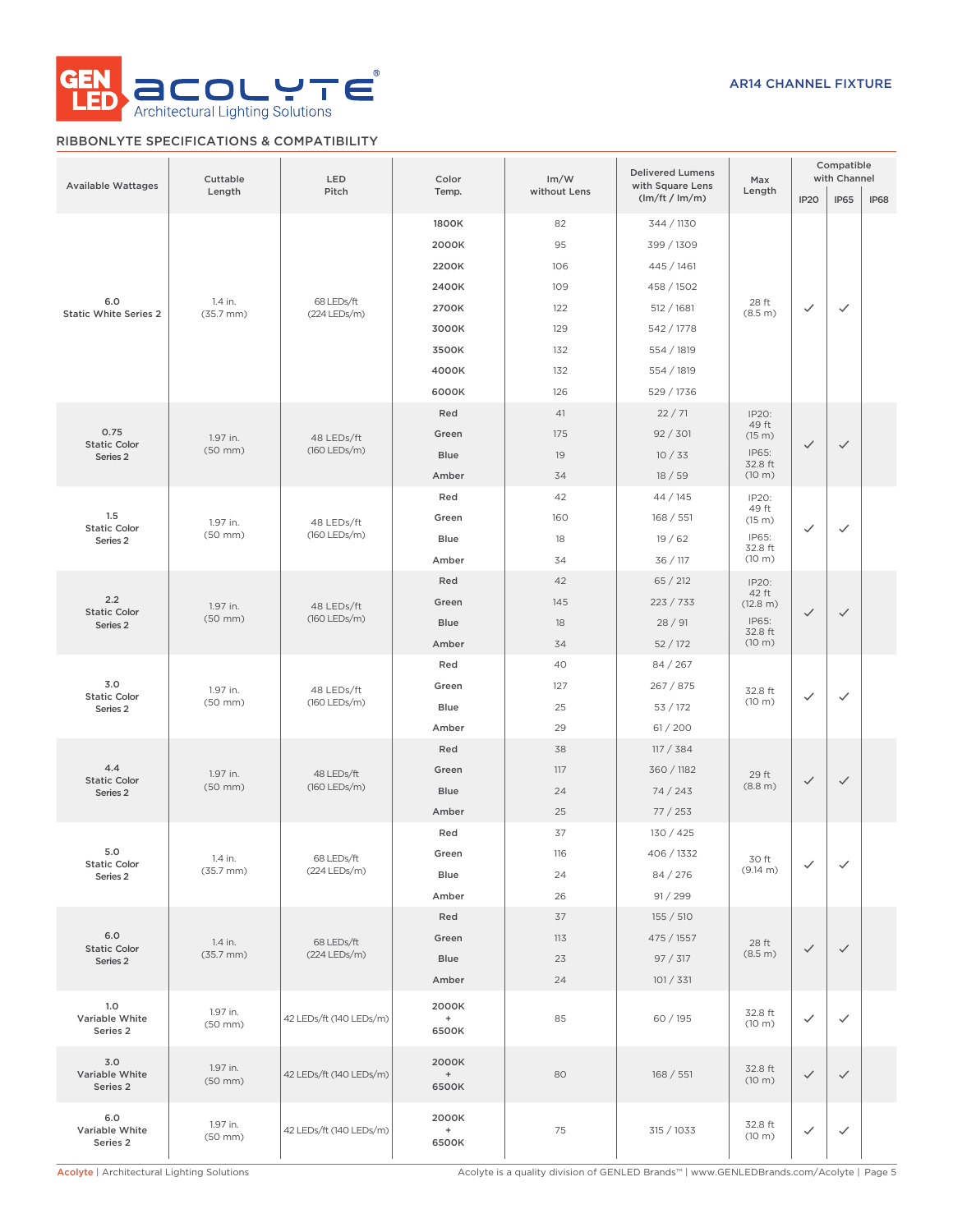

## RIBBONLYTE SPECIFICATIONS & COMPATIBILITY

| <b>Available Wattages</b> | Cuttable                         | LED                         | Color                     | Im/W         | <b>Delivered Lumens</b><br>with Square Lens | Max<br>Length                      | Compatible<br>with Channel |              |             |
|---------------------------|----------------------------------|-----------------------------|---------------------------|--------------|---------------------------------------------|------------------------------------|----------------------------|--------------|-------------|
|                           | Length                           | Pitch                       | Temp.                     | without Lens | (lm/ft / lm/m)                              |                                    | IP <sub>20</sub>           | <b>IP65</b>  | <b>IP68</b> |
| 2.2 RGB                   | 6.55 in. (166.4 mm)              | 9 LEDs/ft<br>$(30$ LEDs/m)  | <b>RGB</b>                | 37           | 57/187                                      | 19 ft 7.9 in.<br>(6 <sub>m</sub> ) | $\checkmark$               | $\checkmark$ |             |
| 4.4 RGB                   | 3.94 in.<br>$(100 \, \text{mm})$ | 18 LEDs/ft<br>$(60$ LEDs/m) | <b>RGB</b>                | 37           | 57/187                                      | 19 ft 7.9 in.<br>(6 <sub>m</sub> ) | $\checkmark$               | $\checkmark$ |             |
| 4.4 RGBW                  | 6.55 in. (166.4 mm)              | 18 LEDs/ft<br>$(60$ LEDs/m) | <b>RGBW</b>               | 65           | 200 / 657                                   | 19 ft 7.9 in.<br>(6 <sub>m</sub> ) | $\checkmark$               | $\checkmark$ |             |
| 4.4 RGBA                  | 6.55 in. (166.4 mm)              | 18 LEDs/ft<br>$(60$ LEDs/m) | <b>RGBA</b>               | 33           | 200/657                                     | 19 ft 7.9 in.<br>(6 <sub>m</sub> ) | $\checkmark$               | $\checkmark$ |             |
| 5.5 4-in-1 RGBW           | 3.94 in.<br>$(100 \, \text{mm})$ | 18 LEDs/ft<br>$(60$ LEDs/m) | <b>RGBW</b>               | 51           | 196 / 644                                   | 19 ft 7.9 in.<br>(6 <sub>m</sub> ) | $\checkmark$               | $\checkmark$ |             |
| 5.5 4-in-1 RGBA           | 3.94 in.<br>$(100 \, \text{mm})$ | 18 LEDs/ft<br>$(60$ LEDs/m) | <b>RGBA</b>               | 27           | 104 / 341                                   | 19 ft 7.9 in.<br>(6 <sub>m</sub> ) | $\checkmark$               | $\checkmark$ |             |
| 5.2<br>Warm Dim           | 3.94 in.<br>$(100 \, \text{mm})$ | 36 LEDs/ft<br>(120 LEDs/m)  | <b>WARM</b><br><b>DIM</b> | 55           | 200/657                                     | 16 ft 4 in.<br>(5 <sub>m</sub> )   | $\checkmark$               | $\checkmark$ |             |

### DIODE VISIBILITY CHART (Data below applies to installations with Milky lens only)

IP20 IP65 IP20 IP65

|                                                   |         | No Visible Diode = N |                   |                   | With Visible Diode = Y |                                  |          |                       |  |
|---------------------------------------------------|---------|----------------------|-------------------|-------------------|------------------------|----------------------------------|----------|-----------------------|--|
| <b>Static White &amp; Static Color RibbonLyte</b> |         |                      |                   |                   |                        | <b>Color Changing RibbonLyte</b> |          |                       |  |
| 0.75/1.5/2.2                                      | 3.0/4.4 | 5.0/6.0              | 2.2<br><b>RGB</b> | 4.4<br><b>RGB</b> | 4.4<br>RGBW/A          | 5.5<br>$4$ -in-1<br>RGBW/A       | Warm Dim | <b>Variable White</b> |  |

IP20 IP65

**N N N N N N N N N**

IP20 IP65

IP20 IP65

IP20 IP65 IP20 IP65

IP20 IP65 IP20 IP65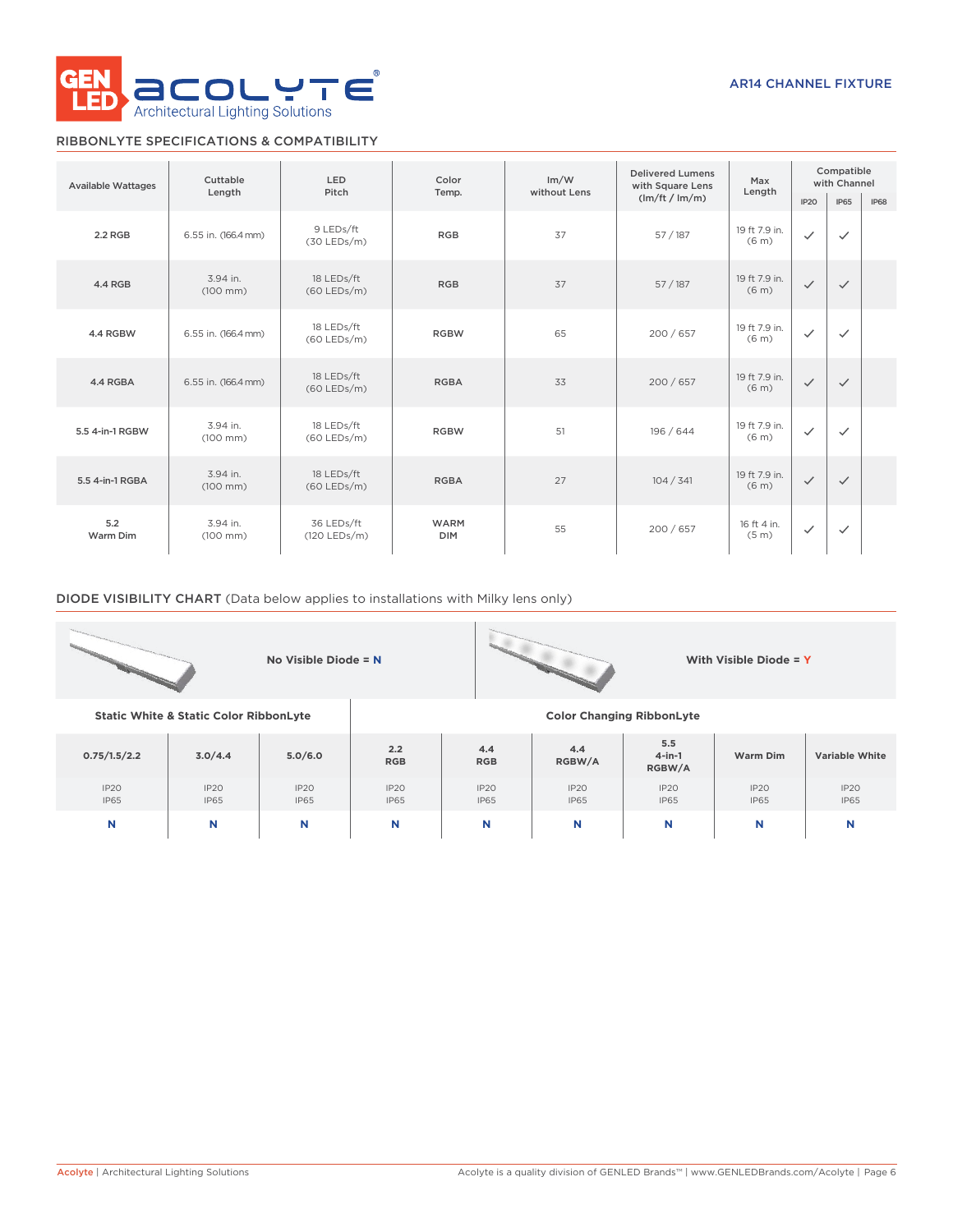

### AVAILABLE DRIVERS

#### NON-DIMMING ELECTRONIC DRIVERS LUTRON HI-LUME DRIVERS



30W, 60W, 96W Non-Dimming Electronic Class 2 Drivers

Part No.: • DRVW2430 (30 Watt) • DRVW2460 (60 Watt)

• DRVW2496 (96 Watt)

Output Voltage: 24 V Voltage Range: 120-277 VAC IP Rating: Dry or Damp UL Listed





60W, 96W, 150W, 300W ELV/MLV Dimmable Drivers

Part No.:

- DRVW2460ELVMLV (60 Watt)
- DRVW2496ELVMLV (96 Watt)
- DRVW24150ELVMLV (150 Watt)
- DRVW24300ELVMLV (300 Watt)

Line Voltage Dimmable Drivers Output Voltage: 24 V Voltage Range: 100-277 VAC IP Rating: IP67 Dimmable UL, CE, and CSA Listed



240W, 320W Non-Dimming Electronic Drivers

Part No.: • DRVW24240 (240 Watt) • DRVW24320 (320 Watt)

Output Voltage: 24 V Voltage Range: 90-305 VAC IP Rating: Dry or Damp UL Recognized



40W Lutron Hi-Lume 1% Dimming Class 2 Drivers

Part No.: • DRVLUT24403W (40 Watt, 3-wire) • DRVLUT24402W (40 Watt, 2-wire)

Output Voltage: 24 V Voltage Range: 120-277 VAC (3-wire model) or 120V (2-wire model) IP Rating: Dry or Damp Dimmable using 2-wire forward phase, 3-wire+G or digital EcoSystem UL Listed



#### LUTRON Skylark Contour Dimmer

Part No.: TRIDIMSKY Width: 2.94 in (75 mm) Length: 4.69 in (120 mm) Depth: 0.30 in (7.6 mm)

- Single pole and 3-way versions
- Compatible with Acolyte MLV drivers
- Slide adjusts brightness and On/Off control
- 30 mA max control current
- Available in white finish



#### LUTRON NOVA-T Dimmer

Part No.: TRIDIMNOVA Width: 2.75 in (70 mm) Length: 4.56 in (116 mm) Depth: 0.30 in (7.6 mm)

- Slide adjusts brightness and On/Off control
- 30 mA max control current
- Available in white finish



#### LUTRON DIVA Dimmer

Part No.: TRIDIMDIVA (With Locator Light) TRIDIMDIVAL Width: 2.94 in (75 mm) Length: 4.69 in (120 mm) Depth: 0.30 in (7.6 mm)

- Large paddle switch with a captive linear-slide dimmer
- 30 mA max control current
- Available in white finish
- Available with locator light which glows green when the switch is off

Note: For more options, please reference the Optional Dimmer List on Acolyte product website page.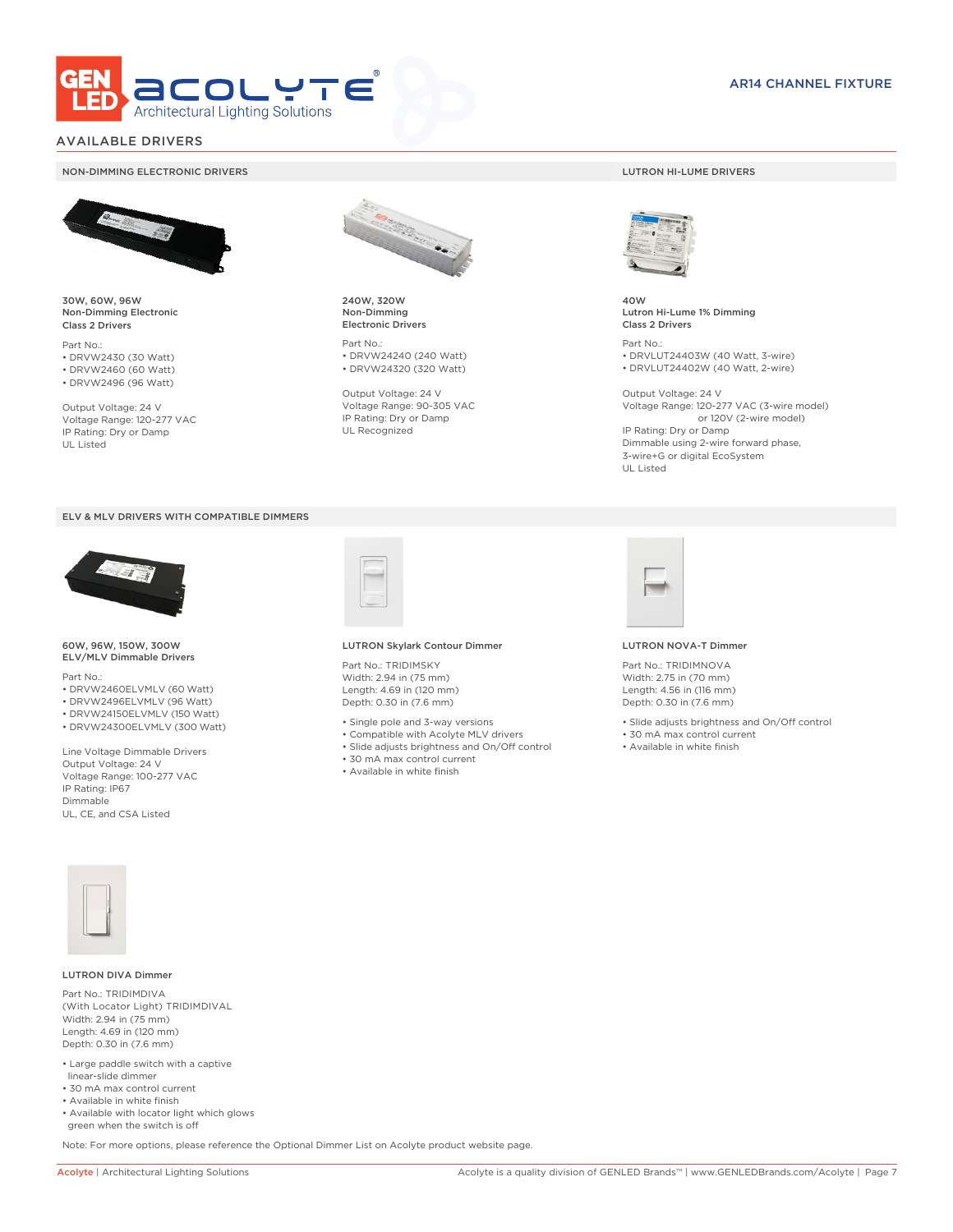

### AVAILABLE DRIVERS / CONTROLLERS AND DIMMING OPTIONS / WIRE GAUGE CHART

### 0-10V DRIVERS AND DIMMERS **DIMMING MODULE**



0-10V Dimmable Waterproof Drivers

96W Part No.: DRVW249610P 288W Part No.: DRVW2428810P Output Voltage: 24 V (+/- 0.5V) Voltage Range: 100-277 VAC Environmental Rating: UL Wet Location UL Listed



## LUTRON DIVA Dimmer

Part No.: LVDIMDIVA Width: 2.94 in (75 mm) Length: 4.69 in (120 mm) Depth: 0.30 in (7.6 mm)

- Compatible with 0-10 V Dimming Module
- Large paddle switch with a captive
- linear-slide dimmer
- 30 mA max control current
- Available in white finish

#### DMX CONTROLLER AND PART NUMBER - FOR COLOR CHANGING VERSIONS



GLASS TOUCH WALL CONTROLLER Part Number: AWCRGBWW AWCVWW



4 CHANNEL WATERPROOF DMX INTERFACE Part Number: DMXINFWLCD4



1 ZONE WALL CONTROLLER Part Number: DMXCTRLG



5 CHANNEL DMX INTERFACE Part Number: DMXINFLCD5



### LUTRON NOVA-T Dimmer

Part No.: LVDIMNOVA Width: 2.75 in (70 mm) Length: 4.56 in (116 mm) Depth: 0.30 in (7.6 mm)

- Compatible with 0-10 V Dimming Module
- Slide adjusts brightness and On/Off control
- 30 mA max control current • Available in white finish



### Variable White Dimming Module

Part No.: VWDIMMOD

• 1 dimming module required per 30 ft (9.1 m) • This product is only compatible with Variable White RibbonLyte, not Variable White Amber or Variable White Red. Works with any 0-10V dimmers to provide CCT change with one dimmer and brightness change with the other.

Note: Max length before additional power is introduced



5 ZONE WALL CONTROLLER Part Number: DMXCTRL



DMX OPTO SPLITTER Part Number: DMXOS8



10 ZONE WALL CONTROLLER Part Number: DMXCTRLD

DRIVER AND RIBBONLYTE AT FULL LOAD Wattages 30 | 60 | 96 | 150 | 200 | 240 | 300 | 320 Wire Gauge Feet Meters Feet Meters Feet Meters Feet Meters Feet Meters Feet Meters Feet Meters Feet Meters 24 AWG | 14 | 4.27 | 9 | 2.74 | 5.5 | 1.68 | 3.75 | 1.14 | 2.75 | 0.84 | 2.25 | 0.69 | 1.75 | 0.53 | 1.75 | 0.53 22 AWG | 22 | 6.71 | 14 | 4.27 | 9 | 2.74 | 5.75 | 1.75 | 4.5 | 1.37 | 3.5 | 1.07 | 2.75 | 0.84 | 2.75 | 0.84 20 AWG | 35 | 10.67 | 23 | 7.01 | 14 | 4.27 | 9 | 2.74 | 7 | 2.13 | 5.75 | 1.75 | 4.5 | 1.37 | 4.25 | 1.30 18 AWG | 56 | 17.07 | 37 | 11.28 | 23 | 7.01 | 15 | 4.57 | 11 | 3.35 | 9 | 2.74 | 7.5 | 2.29 | 7 | 2.13 16 AWG | 90 | 27.44 | 60 | 18.29 | 37 | 11.28 | 24 | 7.32 | 18 | 5.49 | 15 | 4.57 | 12 | 3.66 | 11 | 3.35 14 AWG | 142 | 43.29 | 95 | 28.96 | 59 | 17.99 | 38 | 11.59 | 28 | 8.54 | 23 | 7.01 | 19 | 5.79 | 17 | 5.18 12 AWG | 226 | 68.90 | 151 | 46.04 | 94 | 28.66 | 60 | 18.29 | 45 | 13.72 | 37 | 11.28 | 30 | 9.15 | 28 | 8.54 10 AWG | 360 | 109.76 | 240 | 73.17 | 150 | 45.73 | 96 | 29.27 | 72 | 21.95 | 60 | 18.29 | 48 | 14.63 | 45 | 13.72 8 AWG | 574 | 175.00 | 381 | 116.16 | 239 | 72.87 | 153 | 46.65 | 115 | 35.06 | 95 | 28.96 | 76 | 23.17 | 71 | 21.65